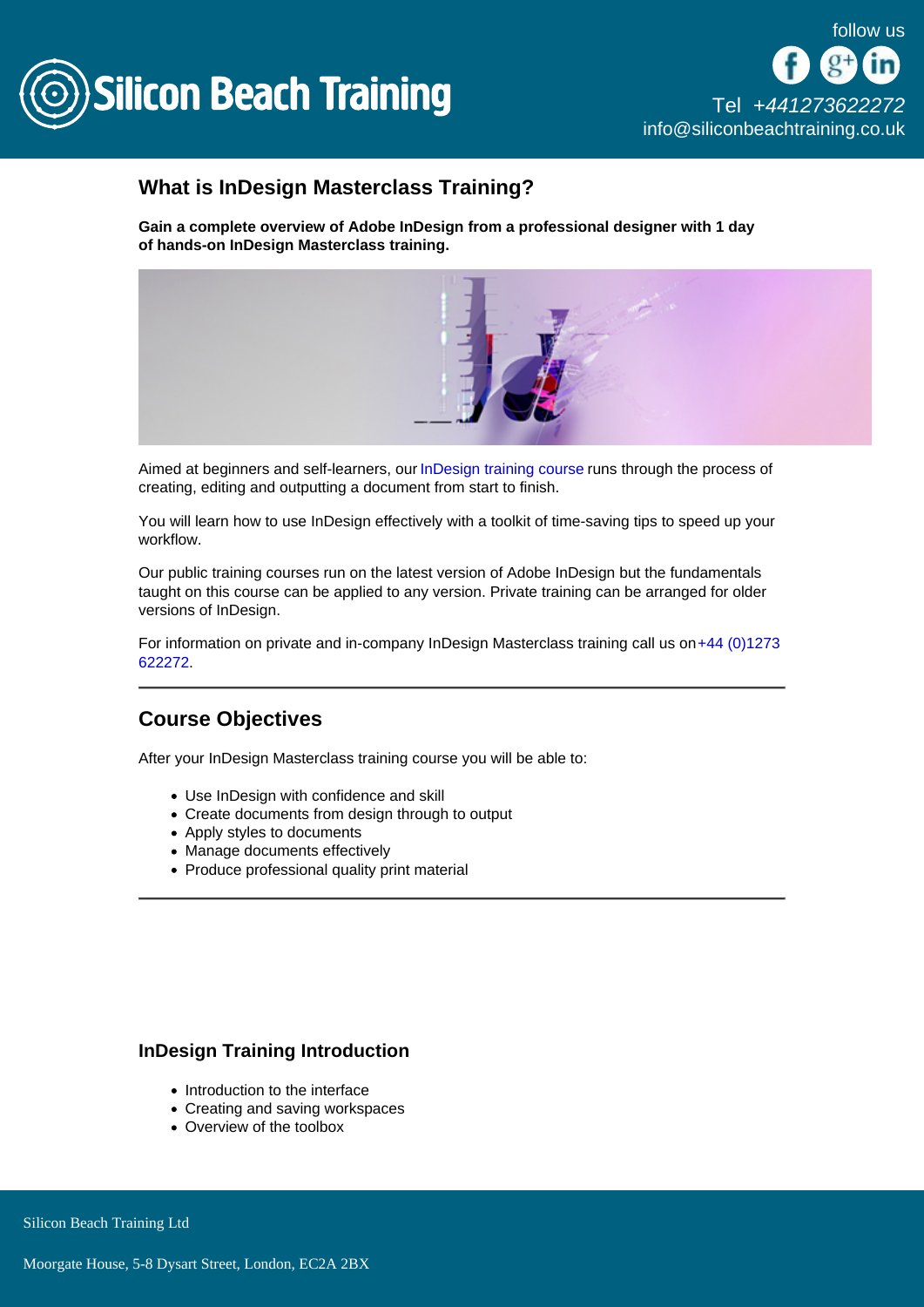## **Silicon Beach Training**

[Tel +44](tel:+441273622272)1273622272 [info@siliconbeachtraining.co.uk](/var/www/html/siliconbeachtraining.co.uk/public/mailTo:info@siliconbeachtraining.co.uk)

- Document setup
- Specifying page attributes
- Setting margins and columns
- Adjusting document setup
- Setting preferences
- Using ruler guides
- Using x and y references
- Locking a point in the proxy box
- Showing hidden characters
- Creating shapes
- Resizing, repositioning & rotating

#### Text frames in InDesign

- Specifying frame options
- Text frame properties
- Frame alignment options
- Fitting content to a frame
- Changing a frames content
- Locking and unlocking
- Grouping and ungrouping
- Magnification and views
- Placing text files
- Linking and unlinking text frames
- Introduction to typography

#### Typographic terms

- Typeface, style and size
- Leading and spacing
- Formatting paragraphs
- Creating bulleted and numbered lists
- Setting rules and drop caps

#### Kerning and Tracking in InDesign

- Text Frame Options
- Paragraph Rules
- Hyphenation & Justification
- Spanning, Splitting and balancing columns

#### Applying Styles in InDesign

- Applying & modifying style sheets
- When to use paragraph or character styles
- Creating Object Styles

#### Working with Images in InDesign

- Importing graphics
- Bridge & Mini Bridge

Silicon Beach Training Ltd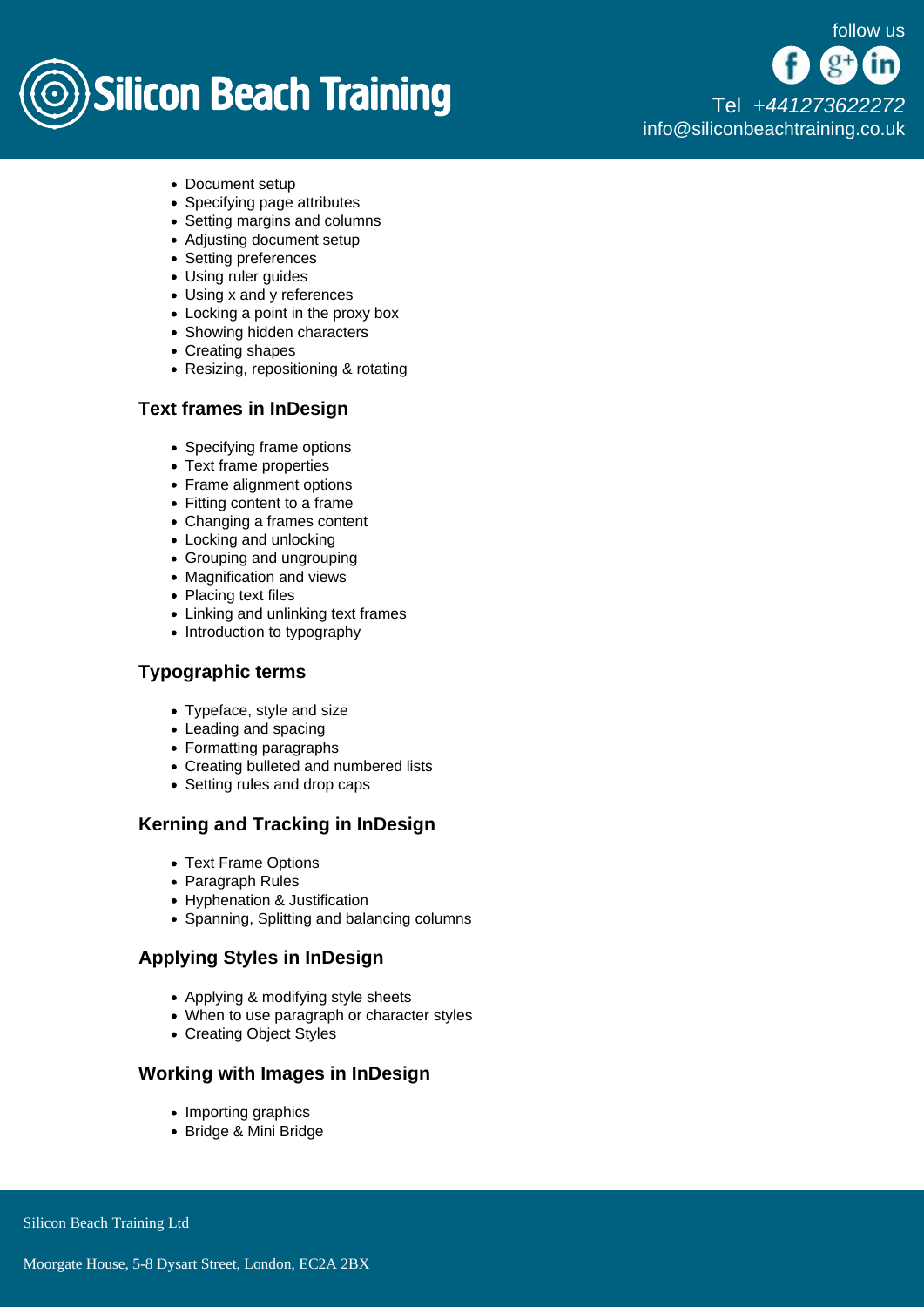# **Silicon Beach Training**

[Tel +44](tel:+441273622272)1273622272 [info@siliconbeachtraining.co.uk](/var/www/html/siliconbeachtraining.co.uk/public/mailTo:info@siliconbeachtraining.co.uk)

- Resizing graphics
- Use of the gap tool
- Use of auto fit
- Link to files
- Editing and updating original files
- Placing multiple images at once
- Checking resolution and colourspace

#### Document Management in InDesign

- Layout techniques
- Setting a text wrap
- Duplicating objects
- Step & repeat
- Duplicating objects in multiple grid
- Using arrangement options
- Master pages
- Creating different size pages within same document
- Creating, applying and modifying master pages
- Inserting automatic page numbering
- Working with colour
- Using the colour panel
- Applying colour to objects and text
- Stroke and fill options
- Swatches panel
- Specifying a pantone colour
- Spot and process colour
- Customising the swatches Panel
- Gradient panel
- Using the gradient tool
- Creating graduated blends
- Adding and deleting colours
- Using effects

#### **Output**

- Preparing documents for print
- Saving InDesign files
- Printing InDesign files
- Creating PDF files for print and web

Gain a practical understanding of the features and processes involved in producing professional documents with our Adobe InDesign Masterclass training course.